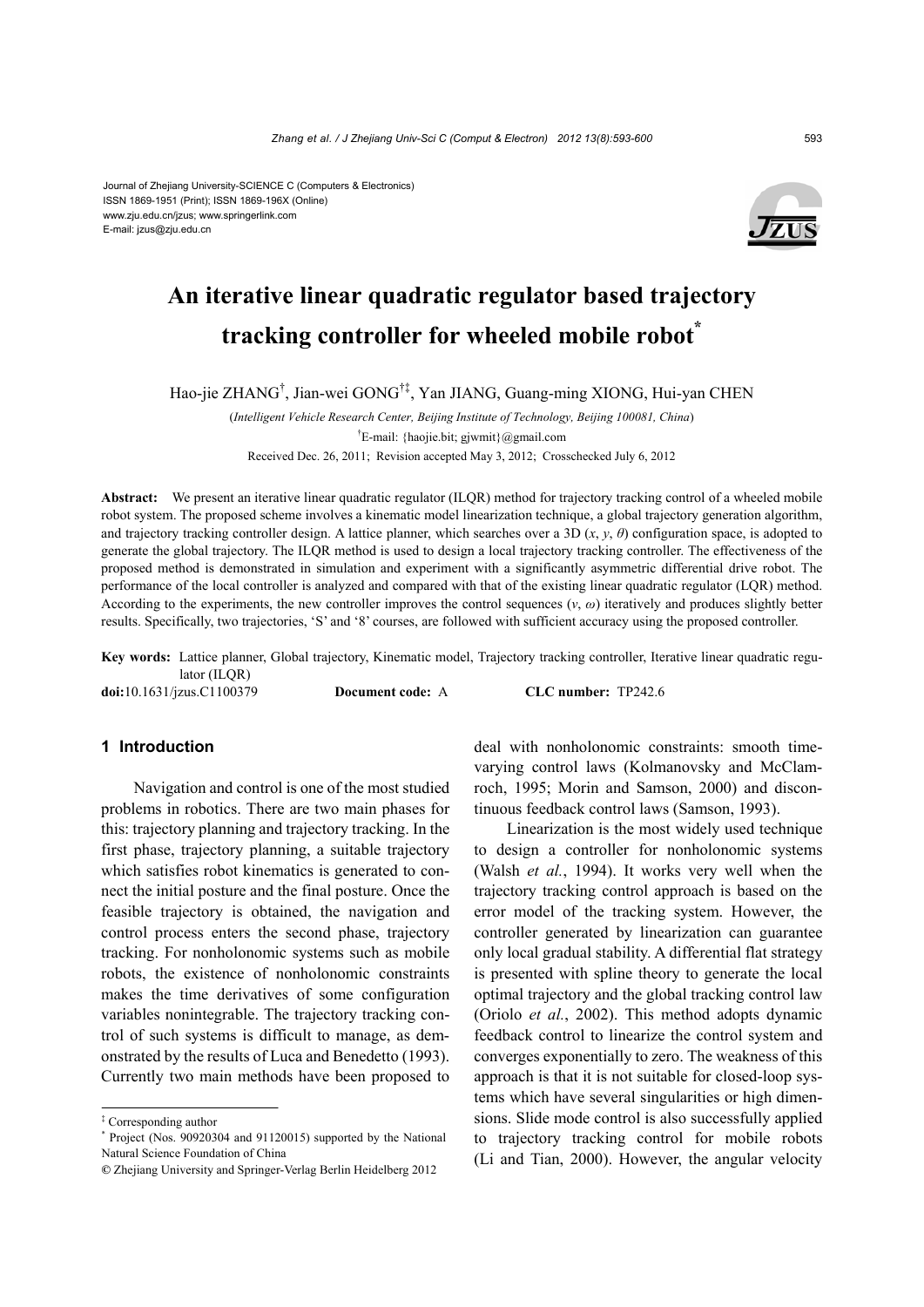cannot reach zero and singularity exists, which violate the assumed terminal slide mode conditions. Some adaptive controllers have also been proposed (Whitcomb *et al.*, 1996; Tomei, 2000). An important point in these methods is that the tracking errors will converge eventually and thus the overall stability of the controller can be guaranteed (Slotine and Li, 1987; Arimoto, 1996). However, this method relies on the exact kinematic model of the system. The trajectory tracking controller based on backstepping technology is introduced and used to track a desired reference trajectory for a four-wheeled robot moving on a horizontal plane (Kumar and Sukaranam, 2008). Divelbiss and Wen (1997) used a time-varying linear quadratic regulator (LQR) to design the local tracking controller for a car trailer system. Our method is an improved method based on this approach. The major difference arises in the technique of obtaining control commands.

Some intelligent control approaches such as fuzzy logic control (Castillo *et al.*, 2006), genetic algorithms (GAs) (Narvydas *et al.*, 2007), and neural networks (Velagic *et al.*, 2008) have also been used to design the trajectory tracking controller. Martínez *et al.* (2009) designed a trajectory tracking controller using type-2 fuzzy logic and GAs. By integrating fuzzy logic control and a GA, a hybrid tracking controller is developed for mobile robots (Astudillo *et al.*, 2007). This method uses a GA to minimize the stabilization error of the kinematic model and synthesizes the controller by type-2 fuzzy logic.

The goal of this paper is to develop a new trajectory tracking controller and compare its performance with those of the existing methods on the global trajectory tracking problem for a nonholonomic wheeled mobile robot. The new method based on LQR control theory linearizes iteratively the nonlinear system around a nominal trajectory. Then, it computes a local optimal feedback control law using a modified iterative LQR (ILQR) technique. The control law obtained is applied to the system again and generates the local optimal trajectory. The results of obstacle detection based on the local trajectory are used to improve the control law incrementally. Compared with the existing methods, the new method improves the control law iteratively yielding better results. The new method converges substantially faster. Most importantly, we are implementing the controller on a real-world significantly asymmetric differential drive robot, called Segbot, in our laboratory.

#### **2 Mobile robot system**

## **2.1 Platform description**

The Segbot used for experiments in this study (Fig. 1a) is a new mobile robotic platform based on the self-balancing Segway human transporter (HT). This platform has been used in a variety of autonomous mobile robot experiments, including navigation and localization, global and local trajectory planning, and trajectory tracking.



**Fig. 1 Photo of Segbot (a) and the simple kinematic model used for tracking control (b)**

The Segbot is equipped with two laser range finders (Hokuyo UTM-30LX and URG-04LX), an on-board computer, a base controller, and other devices. The Hokuyo laser range finders are used to detect obstacles and collect information from the environments. Based on the collected information, we construct a global cost map for global trajectory planning and a local cost map for trajectory tracking. The on-board computer processes messages from laser range finders and computes the desired control commands to track the global trajectory. Then, it sends the control commands to the base controller.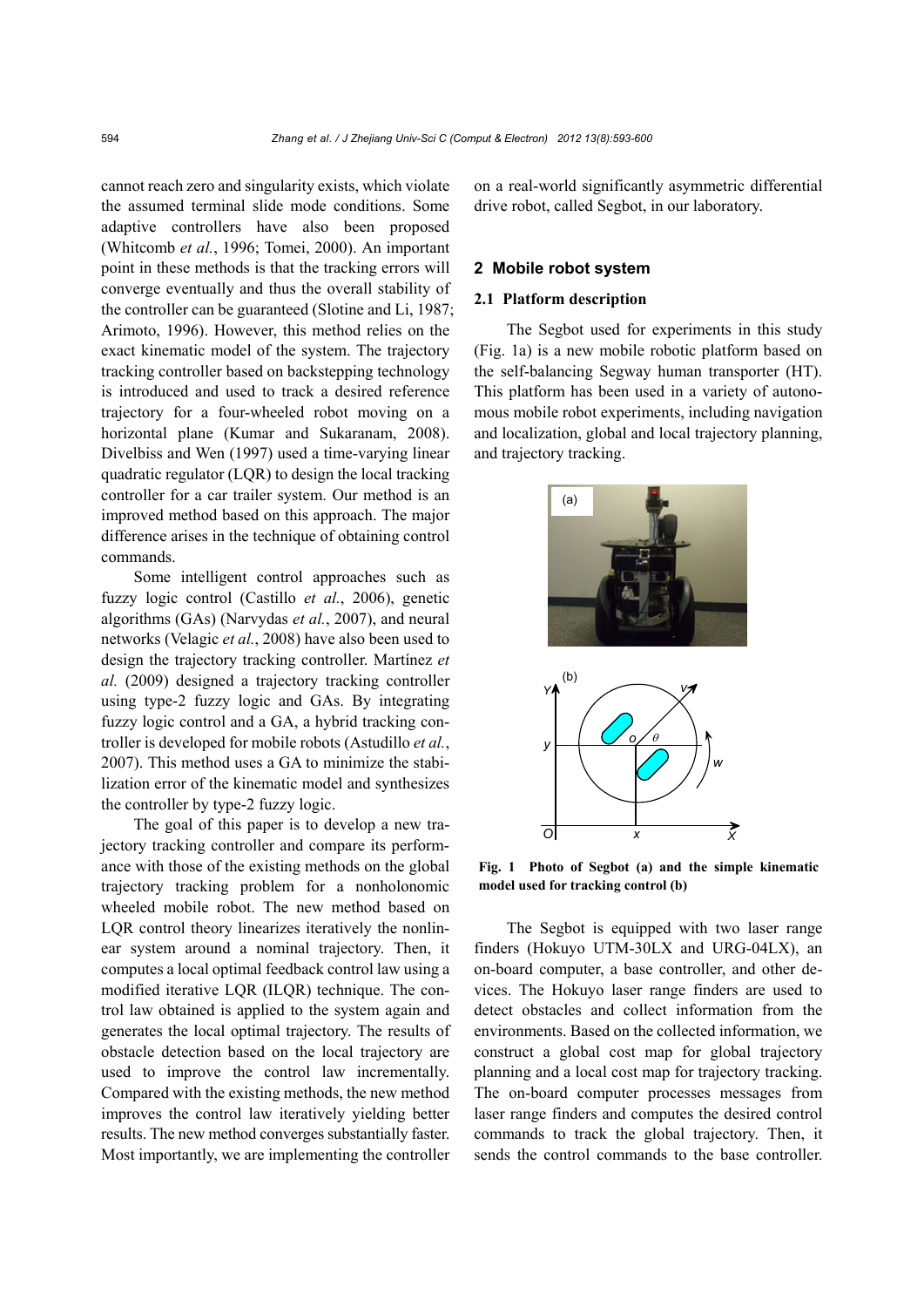The base controller receives control commands from the computer and drives Segbot around.

#### **2.2 System architecture**

The operating system of Segbot contains two modes: teleoperation mode and autonomous mode. Teleoperation mode allows the user to control the robot through a joystick and build the environment map by driving the robot, while in autonomous mode the robot needs to generate and track a trajectory autonomously. In autonomous mode, trajectory planning and trajectory tracking run in the robot operating system (ROS) which provides libraries and tools to help software developers create robot applications. The entire software system consists of three major blocks: global planner, trajectory generator, and base controller (Fig. 2).



**Fig. 2 Structure diagram of the trajectory tracking system**  $x_i$  is the start state,  $x_f$  is the goal state,  $s_f(f)$  is the state sequence,  $u_{\text{ff}}(t)$  is the nominal control sequence, *u* is the desired control vector,  $v$  is the desired translational velocity, and  $\omega$  is the desired angular velocity

The global planner component is used to search through the entire graph-based configuration space and to compute the minimum cost trajectory which is collision-free with obstacles from the initial posture to the goal posture, based on the knowledge of the robot's kinematic model and the global cost map. It is essential to guide the motion of the robot towards the goal.

The trajectory generator component receives the global trajectory (in the form of nominal state sequence  $s_{\text{ff}}(t)$  and nominal control sequence  $u_{\text{ff}}(t)$ ) from the global planner and computes the real-time control output *u* to follow the global trajectory. The control vector  $\boldsymbol{u}$  is then applied to the robot system and simulated to generate the local trajectory *p* for a short

time period. If *p* is collision-free with obstacles, it will send the control commands  $\boldsymbol{u}$  to the base controller component.

The base controller component is responsible for receiving the desired control commands *u* from the trajectory generator component and driving Segbot around.

## **3 Global trajectory generation**

The global planner layer is responsible for generating a global trajectory that is collision-free with obstacles from an initial posture towards a goal posture. To efficiently plan a smooth trajectory to the goal posture, we use the Anytime Dynamic A\* (AD\*) planner that searches over the lattice state space which is constructed using the robot position  $(x, y)$ and orientation  $(\theta)$ . The lattice state space uses a set of discrete states to represent the configuration space. For these states, each connection between them represents a feasible trajectory (Pivtoraiko *et al.*, 2009). Fig. 3 gives an example of a lattice. The lattice state space is very suitable for planning for nonholonomic and highly-constrained robotic systems. For more information about the lattice state space and the AD\* planning algorithm, please refer to Likhachev and Ferguson (2009).



**Fig. 3 Example of a lattice**

The set of possible local maneuvers considered for each state  $(x, y, \theta)$  in the planner's search space is constructed off-line using the robot's model, so that they can be accurately executed by the robot. The off-line construction of the lattice state space is based on the work by Pivtoraiko and Kelly (2005), which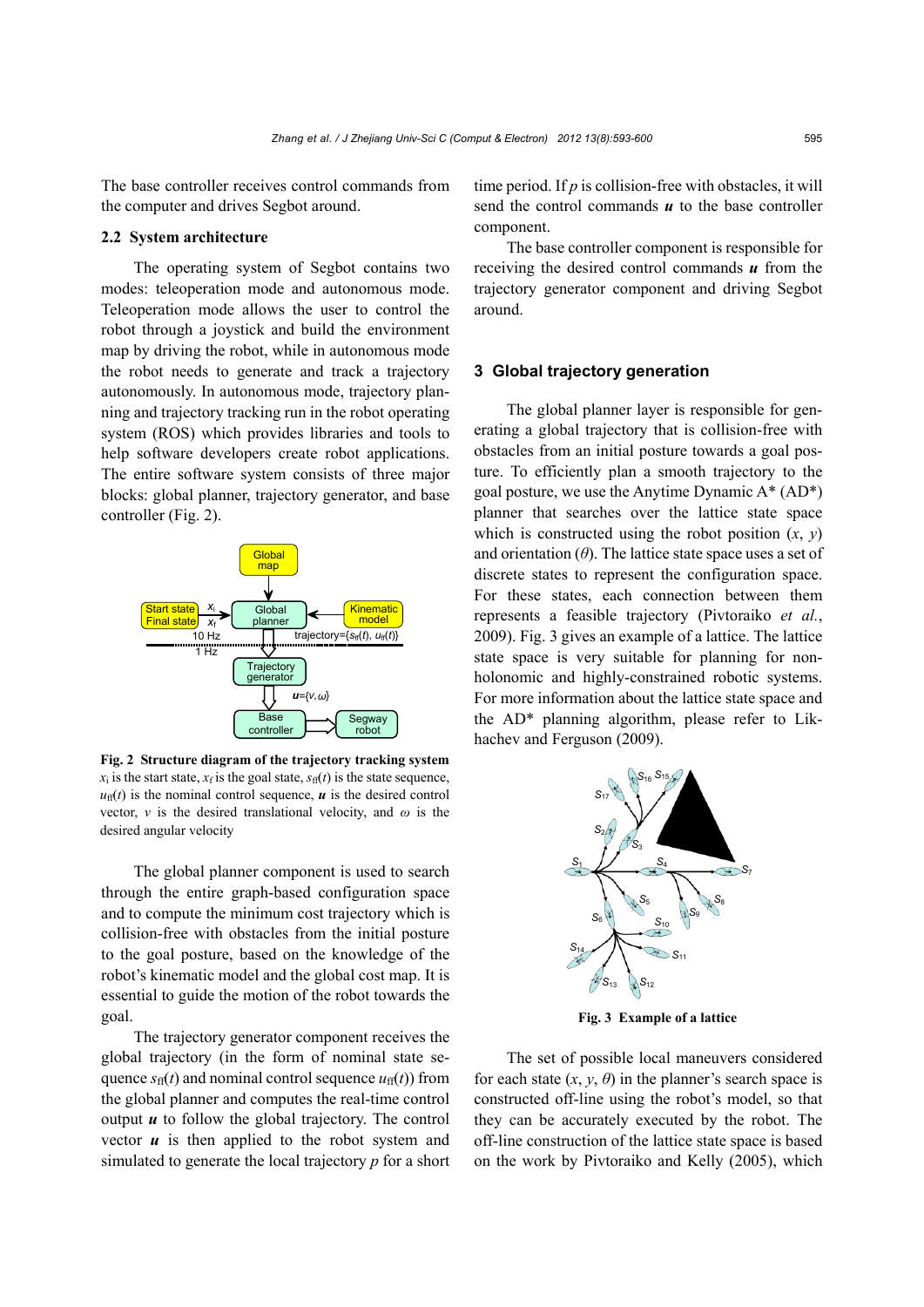attempts to create near-minimum spanning action spaces. This planner searches in a backward direction from the goal posture to the start posture and generates a trajectory which consists of a sequence of feasible maneuvers that are collision-free with the static obstacles observed in the environment. The global trajectory generated is a sequence of states, denoted as nominal state sequence  $s_{\text{ff}} = \{s_0, s_1, \ldots, s_N\}$  (Fig. 4).



**Fig. 4 Example of the global trajectory**

The generated global trajectory is also used to calculate the nominal control sequence  $u_{ff}$ . As shown in Fig. 4, for segment (*sk*−1, *sk*) on the global trajectory, the nominal control  $u_k$  can be calculated by

$$
\boldsymbol{u}_{k} = \begin{bmatrix} v_{k} \\ \omega_{k} \end{bmatrix} = \begin{bmatrix} \sqrt{(x_{k} - x_{k-1})^{2} + (y_{k} - y_{k-1})^{2}} / dt \\ (\theta_{k} - \theta_{k-1}) / dt \end{bmatrix}.
$$
 (1)

The nominal control sequence  $u_{ff}$  is defined as

$$
u_{\text{ff}} = {\mathbf{u}_1, \mathbf{u}_2, \cdots, \mathbf{u}_N}, \tag{2}
$$

where  $u_k$  ( $k=1, 2, ..., N$ ) represents the nominal control from state  $s_{k-1}$  to state  $s_k$ .

The nominal trajectory sequence  $s_f$  and nominal control sequence  $u_{ff}$  are used for trajectory tracking in Section 4.

## **4 Trajectory tracking with Segbot**

## **4.1 Kinematic model of Segbot**

The Segbot is a two-wheel circular robot (Fig. 1a). It is assumed that the robot does not have any slip on the surface. In other words, the robot wheels are completely in touch with the ground. The simple kinematic model of the robot is shown in Fig. 1b. Point *o* is located in the center of the axis between two wheels, and *θ* is the angle between the line perpendicular to the wheel axis and the *X* axis. The translational velocity and angular velocity of the robot are denoted as *v* and *ω*, respectively.

The posture of the robot in the unknown environment at any time is defined as state  $(x, y, \theta)$  in the reference coordinate system. The kinematic model of Segbot is defined with

$$
\begin{cases}\n\dot{x} = v \cos \theta, \\
\dot{y} = v \sin \theta, \\
\dot{\theta} = \omega.\n\end{cases}
$$
\n(3)

The robot is controlled by its translational velocity *v* and angular velocity *ω*. The control vector *u* is therefore defined as

$$
\boldsymbol{u} = \begin{bmatrix} v, \omega \end{bmatrix}^\mathrm{T} . \tag{4}
$$

Combined with position information, *u* can be expanded to a seven-state vector  $x$  as the state variable:

$$
\mathbf{x} = [x, y, \theta, v, \omega, \delta v, \delta \omega]^{T}.
$$
 (5)

Define *t* as time for the linear movement, the angular movement, and the sampling movement. The state  $x_{k+1}$  at time  $(k+1)dt$  can be expressed by

$$
\mathbf{x}_{k+1} = \begin{bmatrix} x_{k+1} \\ y_{k+1} \\ \theta_{k+1} \\ v_{k+1} \\ \theta_{k+1} \\ \theta_{k+1} \\ \delta v_{k+1} \\ \delta \omega_{k+1} \end{bmatrix} = \begin{bmatrix} x_k + v_k \cos \theta dt \\ y_k + v_k \sin \theta dt \\ \theta_k + \omega_k dt \\ u_k(0) \\ u_k(1) \\ u_k(0) - v_k \\ u_k(1) - \omega_k \end{bmatrix} = f(\mathbf{x}_k, \mathbf{u}_k). (6)
$$

#### **4.2 Trajectory controller**

The system of the robot is a nonlinear dynamical system with state variable  $x_k \in \mathbb{R}^{n_x}$  and control variable  $u_k \in \mathbb{R}^{n_u}$ , as indicated by Eq. (6). We use the ILQR technique based on the LQR method to design the local controller. We begin with a nominal control sequence  $u_{\text{ff}}$ , and a corresponding nominal trajectory sequence  $s_{\text{ff}}$  obtained by applying  $u_k$  to the dynamical system in an open loop iteratively. An improved sequence  $u_{ff}$  is produced by linearizing the system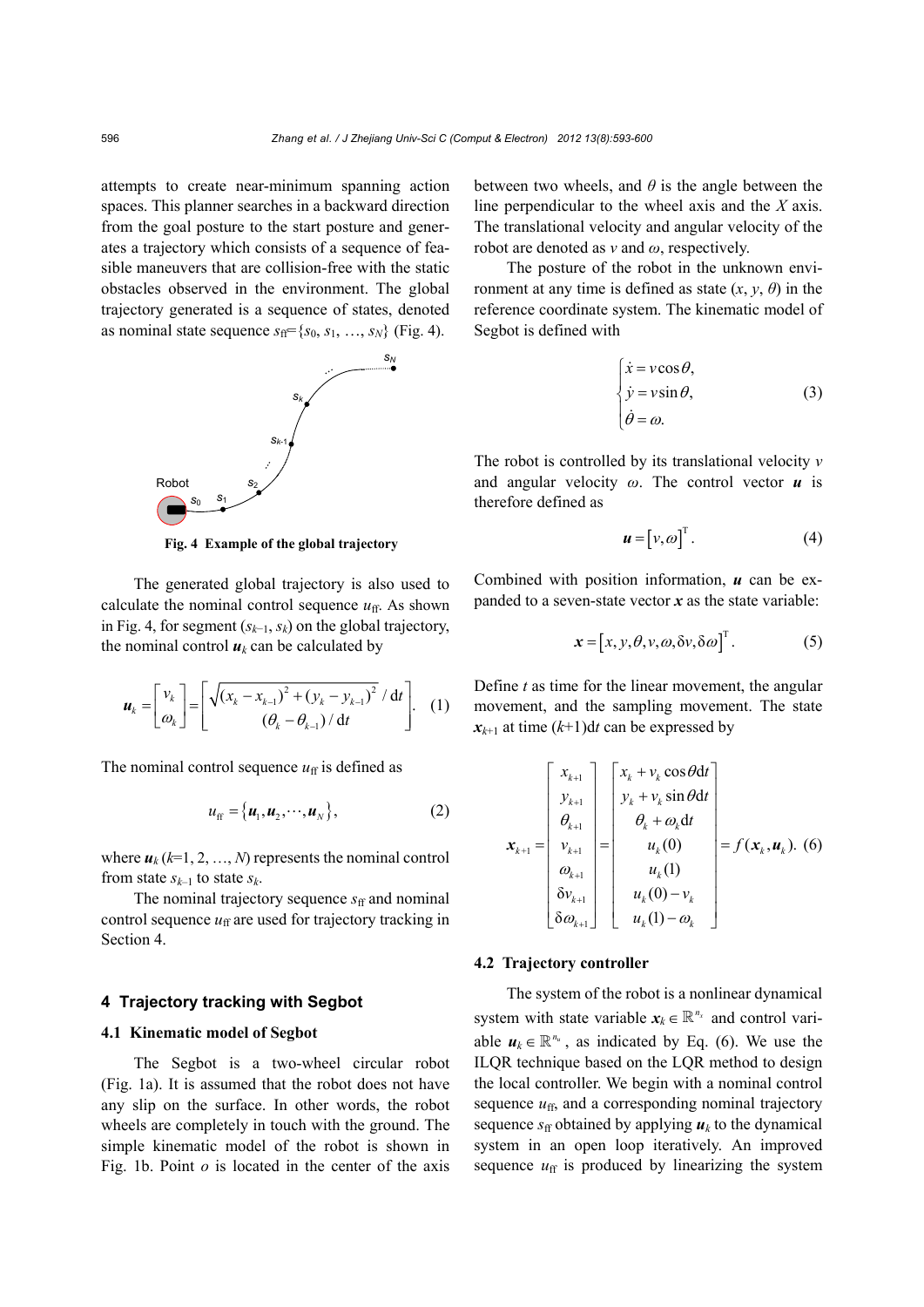dynamics around control  $u_k$  and state  $x_k$  and then solving a modified ILQR problem. The iteration is repeated until convergence. Let the deviations from  $u_k$ and  $x_k$  be  $\delta u_k$  and  $\delta x_k$ , respectively. The linearization is

$$
\delta x_{k+1} = A_k \delta x_k + B_k \delta u_k, \qquad (7)
$$

where  $A_k = J_x f(x_k, u_k)$ ,  $B_k = J_u f(x_k, u_k)$ .  $J_x$  and  $J_u$  denote the Jacobians of  $f(\cdot)$  with respect to *x* and *u* respectively, and the Jacobians are evaluated along  $x_k$  and  $u_k$ .

After the linearization model is established using Eq. (7), the ILQR problem can be solved with the cost function below:

$$
J = \frac{1}{2} (\mathbf{x}_{N} + \delta \mathbf{x}_{N} - \mathbf{x}^{*})^{\mathrm{T}} \mathbf{Q}_{\mathrm{f}} (\mathbf{x}_{N} + \delta \mathbf{x}_{N} - \mathbf{x}^{*})
$$
  
+ 
$$
\frac{1}{2} \sum_{k=0}^{N-1} \{ (\mathbf{x}_{k} + \delta \mathbf{x}_{k})^{\mathrm{T}} \mathbf{Q} (\mathbf{x}_{k} + \delta \mathbf{x}_{k}) + (\mathbf{u}_{k} + \delta \mathbf{u}_{k})^{\mathrm{T}} \mathbf{R} (\mathbf{u}_{k} + \delta \mathbf{u}_{k}) \}.
$$
 (8)

We add the constraint to Eq. (8) and construct a value function

$$
V = \frac{1}{2} (\mathbf{x}_{N} + \delta \mathbf{x}_{N} - \mathbf{x}^{*})^{\mathrm{T}} \mathbf{Q}_{\mathrm{f}} (\mathbf{x}_{N} + \delta \mathbf{x}_{N} - \mathbf{x}^{*})
$$
  
+ 
$$
\frac{1}{2} \sum_{k=0}^{N-1} \{ (\mathbf{x}_{k} + \delta \mathbf{x}_{k})^{\mathrm{T}} \mathbf{Q} (\mathbf{x}_{k} + \delta \mathbf{x}_{k}) + (\mathbf{u}_{k} + \delta \mathbf{u}_{k})^{\mathrm{T}} R (\mathbf{u}_{k} + \delta \mathbf{u}_{k}) + \lambda_{k+1}^{\mathrm{T}} (\mathbf{A}_{k} \delta \mathbf{x}_{k} + \mathbf{B}_{k} \delta \mathbf{u}_{k} - \delta \mathbf{x}_{k+1}) \},
$$
  
(9)

where  $\lambda_{k+1}$ <sup>T</sup> is the Lagrange multiplier.

We begin with the Hamiltonian function

$$
H_k = \frac{1}{2} (\boldsymbol{x}_k + \delta \boldsymbol{x}_k)^{\mathrm{T}} \boldsymbol{Q} (\boldsymbol{x}_k + \delta \boldsymbol{x}_k)
$$
  
+  $(\boldsymbol{u}_k + \delta \boldsymbol{u}_k)^{\mathrm{T}} \boldsymbol{R} (\boldsymbol{u}_k + \delta \boldsymbol{u}_k)$   
+  $\lambda_{k+1}^{\mathrm{T}} (\boldsymbol{A}_k \delta \boldsymbol{x}_k + \boldsymbol{B}_k \delta \boldsymbol{u}_k).$  (10)

After substituting Eq. (10) into the value function (9), a reformulation leads to

$$
V = \frac{1}{2} (\mathbf{x}_N + \delta \mathbf{x}_N - \mathbf{x}^*)^T \mathbf{Q}_f (\mathbf{x}_N + \delta \mathbf{x}_N - \mathbf{x}^*)
$$
  

$$
- \frac{1}{2} \left( \lambda_N^T \delta \mathbf{x}_N + H_0 + \sum_{k=1}^{N-1} (H_k - \lambda_k^T \delta \mathbf{x}_k) \right).
$$
 (11)

When *V* takes the minimal value, the necessary condition is as follows:

$$
\frac{\partial H_k}{\partial (\delta \mathbf{x}_k)} = \lambda_k, \ \frac{\partial H_k}{\partial (\delta \mathbf{u}_k)} = \mathbf{0}, \ \frac{\partial H_k}{\partial (\delta \mathbf{x}_N)} = \lambda_N. \tag{12}
$$

Thus,

$$
\lambda_k = A_k^{\mathrm{T}} \delta \lambda_{k+1} + \mathcal{Q}(\delta x_k + x_k), \tag{13}
$$

$$
\mathbf{0} = \mathbf{R}(\mathbf{u}_k + \delta \mathbf{u}_k) + \mathbf{B}_k^{\mathrm{T}} \delta \lambda_{k+1},
$$
 (14)

$$
\lambda_N = \mathbf{Q}_\mathrm{f}(\mathbf{x}_N + \delta \mathbf{x}_N - \mathbf{x}^*). \tag{15}
$$

Based on the boundary condition (13),  $\lambda_k$  is assumed as

$$
\lambda_k = \mathbf{S}_k \delta \mathbf{x}_k + \mathbf{v}_k \tag{16}
$$

for some unknown sequences  $S_k$  and  $v_k$ . The boundary conditions for  $S_k$  and  $v_k$  are as follows:

$$
\boldsymbol{S}_N = \boldsymbol{Q}_\mathrm{f}, \ \boldsymbol{v}_N = \boldsymbol{Q}_\mathrm{f}(\boldsymbol{x}_N - \boldsymbol{x}^*). \tag{17}
$$

Solving Eqs.  $(7)$ ,  $(14)$ , and  $(16)$ , we obtain

$$
\delta u_k = -K \delta x_k - K_{\nu} v_{k+1} - K_{\nu} u_k, \qquad (18)
$$

where

$$
\boldsymbol{K} = (\boldsymbol{B}_k^{\mathrm{T}} \boldsymbol{S}_{k+1} \boldsymbol{B}_k + \boldsymbol{R})^{-1} \boldsymbol{B}_k^{\mathrm{T}} \boldsymbol{S}_{k+1} \boldsymbol{A}_k, \qquad (19)
$$

$$
\boldsymbol{K}_{v} = (\boldsymbol{B}_{k}^{\mathrm{T}} \boldsymbol{S}_{k+1} \boldsymbol{B}_{k} + \boldsymbol{R})^{-1} \boldsymbol{B}_{k}^{\mathrm{T}}, \qquad (20)
$$

$$
\boldsymbol{K}_u = (\boldsymbol{B}_k^{\mathrm{T}} \boldsymbol{S}_{k+1} \boldsymbol{B}_k + \boldsymbol{R})^{-1} \boldsymbol{R}, \qquad (21)
$$

$$
\mathbf{S}_{k} = A_{k}^{\mathrm{T}} \mathbf{S}_{k+1} (A_{k} - B_{k} \mathbf{K}) + \mathbf{Q}, \tag{22}
$$

$$
\boldsymbol{v}_{k} = (\boldsymbol{A}_{k} - \boldsymbol{B}_{k} \boldsymbol{K})^{\mathrm{T}} \boldsymbol{v}_{k+1} - \boldsymbol{K}^{\mathrm{T}} \boldsymbol{R} \boldsymbol{u}_{k} + \boldsymbol{Q} \boldsymbol{x}_{k}. \qquad (23)
$$

In Eq. (18),  $\delta x_k$  represents the error between the robot's current state and the closest state to the robot on the nominal trajectory sequence  $s_{\text{ff}}$ . With the boundary condition  $S_N$  given as the final state weighting matrix in the cost function (8), we can solve for the entire sequence of  $S_k$  and an entire sequence of  $v_k$  by the backward recursion Eqs. (22) and (23), respectively. Once the modified ILQR problem is solved, an improved nominal control sequence can be constructed:

$$
\boldsymbol{u}_k^* = \boldsymbol{u}_k + \delta \boldsymbol{u}_k, \tag{24}
$$

where  $u_k$  is the nominal control and  $u_k^*$  is the improved control.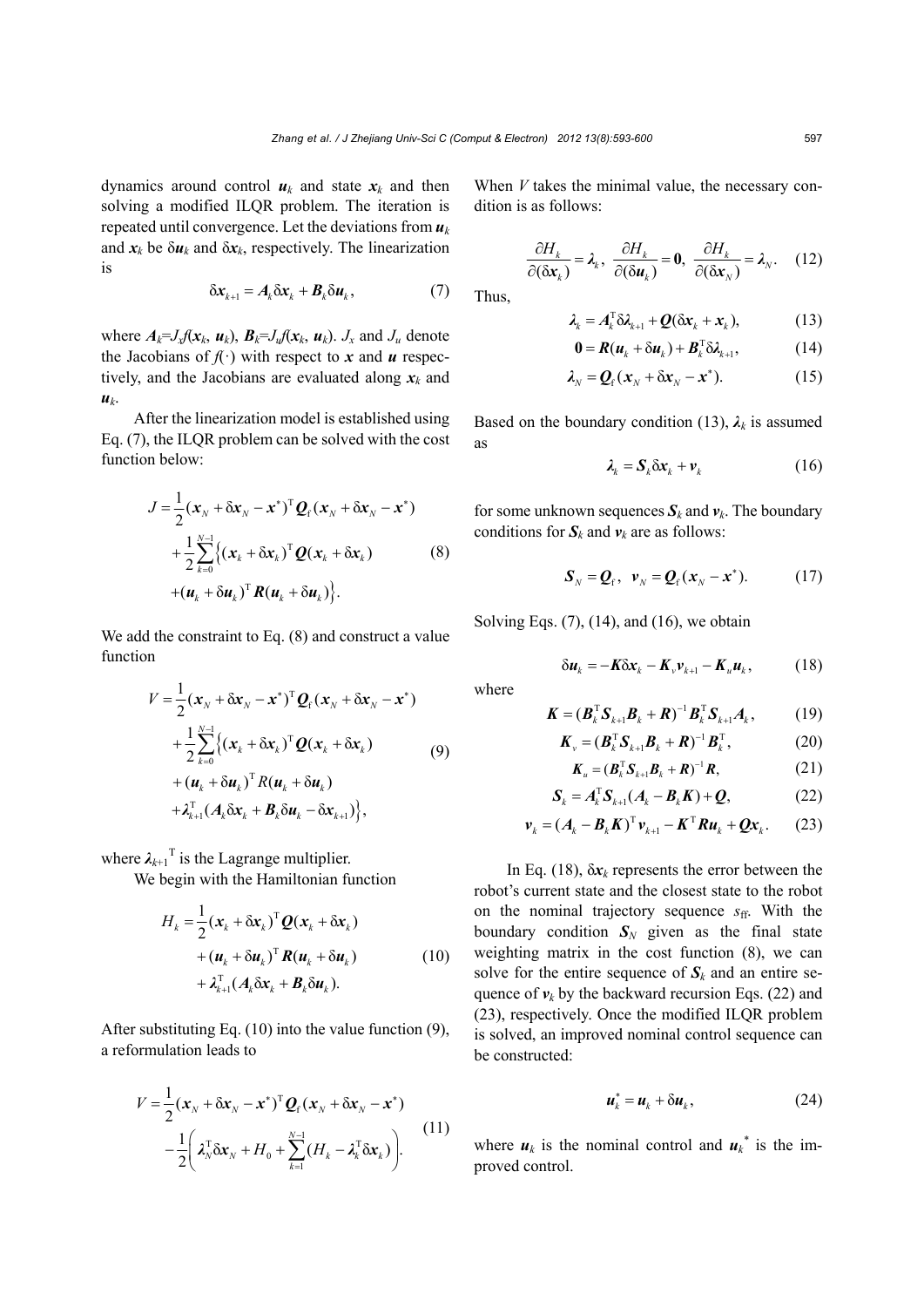#### **4.3 Implementation of trajectory tracking**

In the phase of implementing trajectory tracking, we find the point  $s_k$  which is the closest one on the global trajectory to the robot's current position (Fig. 5).



**Fig. 5 Implementation of trajectory tracking**

As shown in Algorithm 1, Eq. (24) is used to calculate the improved control vector  $u_k^*$  (line 2). We simulate and generate the local trajectory with the improved control  $\boldsymbol{u}_k^*$  over a short time period (~0.1 s). The simulated trajectory of the robot is presented as a sequence of 5-dimensional states  $(x, y, \theta, v, \omega)$  with a discrete-time approximation of its dynamics. The simulated trajectory  $p_k$  projected on the  $(x, y)$  plane is a smooth, continuous 2-dimensional curve and is used for collision checking by using the footprint of the robot (line 3). If it is in collision with the obstacles (line 4), we find the next point  $s_{k+1}$  to calculate the improved control vector  $u_{k+1}$ <sup>\*</sup> (line 5) and the simulated trajectory  $p_{k+1}$  is still used for collision checking until  $p_{k+1}$  is collision-free with obstacles. Then, we use the improved control  $u_{k+1}$ <sup>\*</sup> to drive the robot (line 8). As shown in Fig. 5,  $s_2$  is the closest point to the robot's current position and the simulated trajectory  $p_2$  is shown as the line near  $u_2$ <sup>\*</sup>. Trajectory  $p_2$  is in collision with obstacles. Then,  $s<sub>3</sub>$  is chosen to calculate the control vector  $u_3^*$  and the simulated trajectory  $p_3$ , which is the line near  $u_3^*$ , is collision-free with obstacles. As a result, control vector  $u_3^*$  is used to drive the robot.

**Algorithm 1** Implementation of trajectory tracking

| 1 find the closest point $s_k$                                         |
|------------------------------------------------------------------------|
| 2 calculate the improved control vector $u_k$ <sup>2</sup>             |
| 3 simulate and generate trajectory $p_k$ by using $\boldsymbol{u}_k^*$ |
| 4 if $p_k$ is in collision with obstacles                              |
| 5 $k++$                                                                |
| 6 end if                                                               |
| 7 else                                                                 |
| apply $u_k^*$ to the robot<br>8                                        |
| end                                                                    |
|                                                                        |

#### **5 Experimental results**

To show the benefits and effectiveness of the controller, we ran experiments both in simulation and on Segbot.

#### **5.1 Simulation**

We set up two environments: 'S' course and '8' course (Fig. 6). The 'S' course environment is found in everyday driving. It was chosen to test the controller's rapid response to the steering commands. The '8' course environment includes two circular paths and a point with discontinuous curvature where the robot needs to travel from one circle to another. This environment is not commonly found in realworld scenarios. However, it is valuable to test some important characteristics of a controller, such as the steady state characteristics while executing a constant nonzero curvature, and robustness to discontinuous curvature.



**Fig. 6 'S' (a) and '8' (b) course environments**

For these two simulations, we set the initial posture and the global posture manually. Then the global trajectory was generated using the global trajectory generation algorithm as described in Section 3, and the controller was implemented on tracking the global trajectory. Determining matrices *Q* and *R* is not a trivial task. In our experiments, *Q* and *R* are chosen to be time-invariant and diagonal:

$$
Q = diag{q_1, q_2, ..., q_7},
$$
 (25)

$$
\mathbf{R} = \text{diag}\{r_1, r_2\},\tag{26}
$$

where  $q_1 = q_2 = q_3 = 10$ ,  $q_4 = q_5 = 0.001$ ,  $q_6 = q_7 = 2$ ,  $r_1 = r_2 =$ 0.001.

The experimental results of comparison with the LQR controller are shown in Figs. 7 and 8, when the robot follows the 'S' course trajectory and the '8' course trajectory, respectively.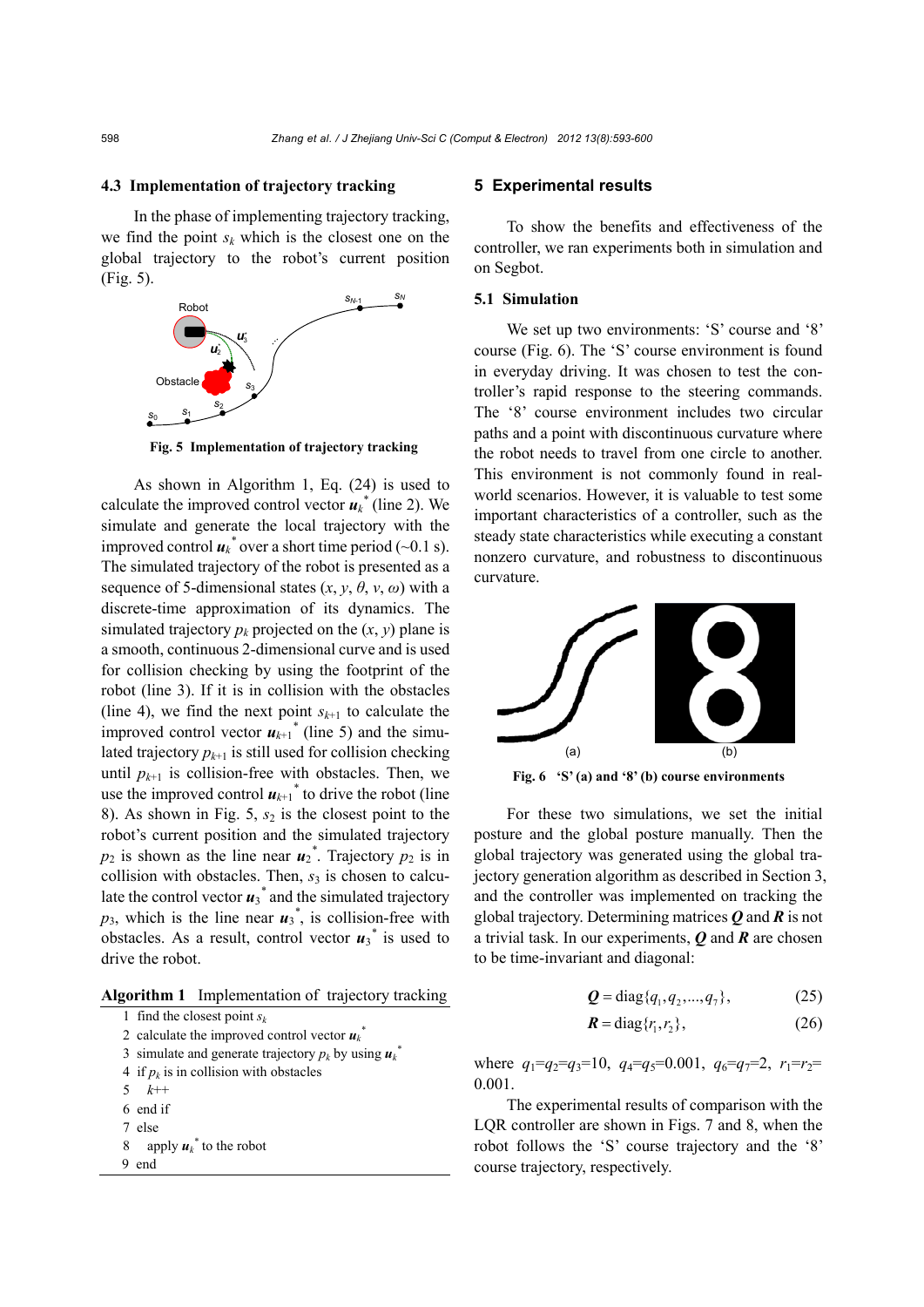



(a) Desired trajectory and two actual trajectories taken by the robot using the LQR trajectory controller and our ILQR trajectory controller; (b) Nominal translational velocity and improved translational velocity; (c) Nominal angular velocity and improved angular velocity





(a) Desired trajectory and two actual trajectories taken by the robot using the LQR trajectory controller and our ILQR trajectory controller; (b) Nominal translational velocity and improved translational velocity; (c) Nominal angular velocity and improved angular velocity

Figs. 7a and 8a show that the errors arising in tracking the desired global trajectory when the ILQR trajectory controller is adopted is sufficiently small in comparison with the errors when the LQR trajectory controller is used. Figs. 7b and 8b show the nominal velocities and the improved translational velocities after using ILQR of the robot. Figs. 7c and 8c show the angular velocities and the improved angular velocities after using ILQR of the robot. The velocities and angular velocities after using ILQR are changing relatively smoothly. As a result, it is easy for the robot to reach the improved velocities and angular velocities.

#### **5.2 Tests on Segbot**

To show that the controller works well in realworld environments, we implemented it in ROS and tested it on Segbot. We wrote a base local planner node which was plugged into the ROS's navigation stack. When the global trajectory is generated, the navigation stack will awake the base local planner to follow the global trajectory. The base local planner then safely generates a local trajectory and sends the control vector (including  $v$ ,  $\omega$ ) to the base controller of the robot.

The test scenario is that the robot gets stuck by the obstacles (Fig. 9). The global trajectory is generated using the lattice planner. To follow the global trajectory, the controller will drive the robot to move backwards. As expected, the robot followed the global trajectory perfectly and got out of the dead end (the full motion video is available from https://sites. google.com/site/haojie9527/video).